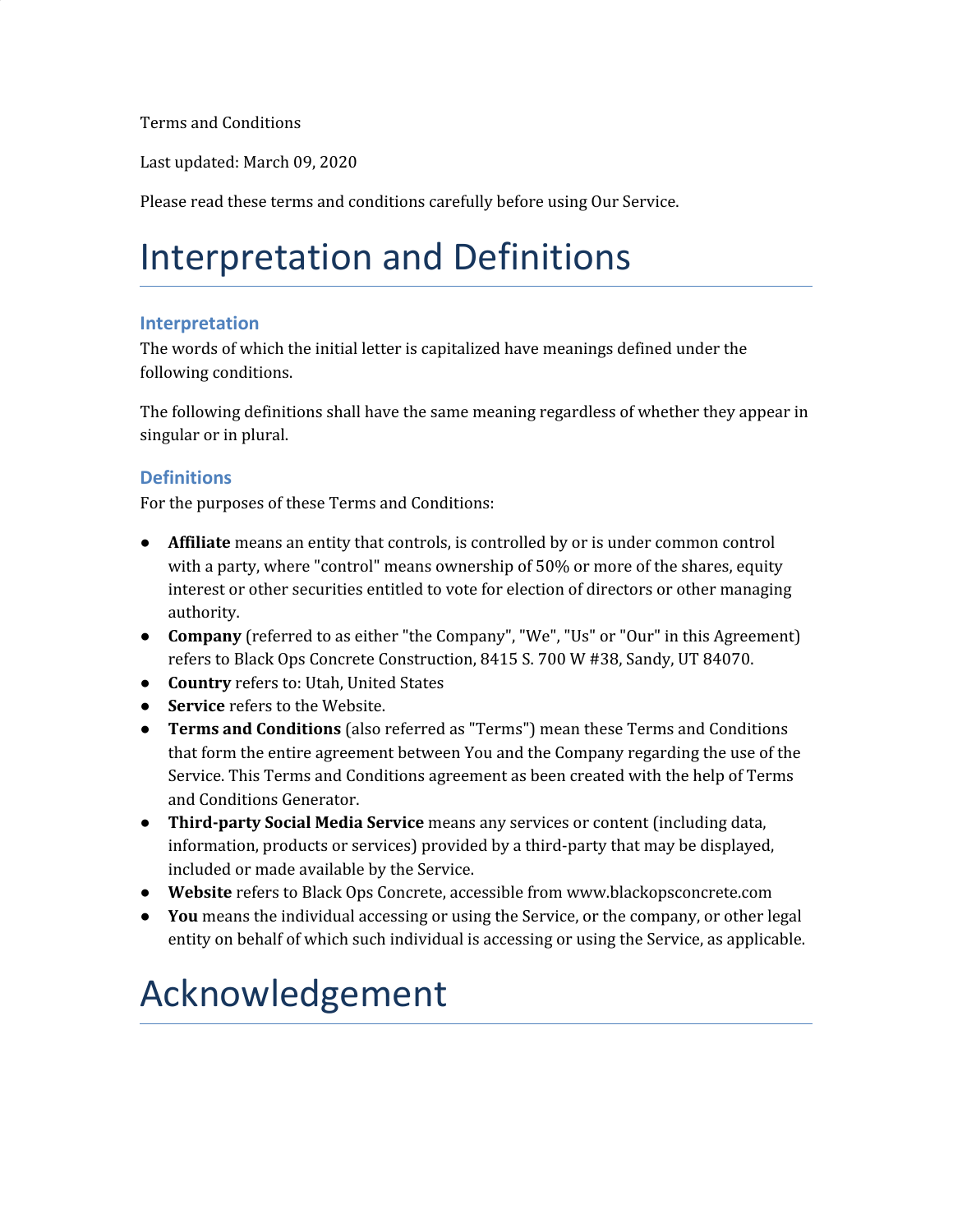These are the Terms and Conditions governing the use of this Service and the agreement that operates between You and the Company. These Terms and Conditions set out the rights and obligations of all users regarding the use of the Service.

Your access to and use of the Service is conditioned on Your acceptance of and compliance with these Terms and Conditions. These Terms and Conditions apply to all visitors, users and others who access or use the Service.

By accessing or using the Service You agree to be bound by these Terms and Conditions. If You disagree with any part of these Terms and Conditions then You may not access the Service.

Your access to and use of the Service is also conditioned on Your acceptance of and compliance with the Privacy Policy of the Company. Our Privacy Policy describes Our policies and procedures on the collection, use and disclosure of Your personal information when You use the Application or the Website and tells You about Your privacy rights and how the law protects You. Please read Our Privacy Policy carefully before using Our Service.

### Links to Other Websites

Our Service may contain links to third-party web sites or services that are not owned or controlled by the Company.

The Company has no control over, and assumes no responsibility for, the content, privacy policies, or practices of any third party web sites or services. You further acknowledge and agree that the Company shall not be responsible or liable, directly or indirectly, for any damage or loss caused or alleged to be caused by or in connection with the use of or reliance on any such content, goods or services available on or through any such web sites or services.

We strongly advise You to read the terms and conditions and privacy policies of any third-party web sites or services that You visit.

# Termination

We may terminate or suspend Your access immediately, without prior notice or liability, for any reason whatsoever, including without limitation if You breach these Terms and Conditions.

Upon termination, Your right to use the Service will cease immediately.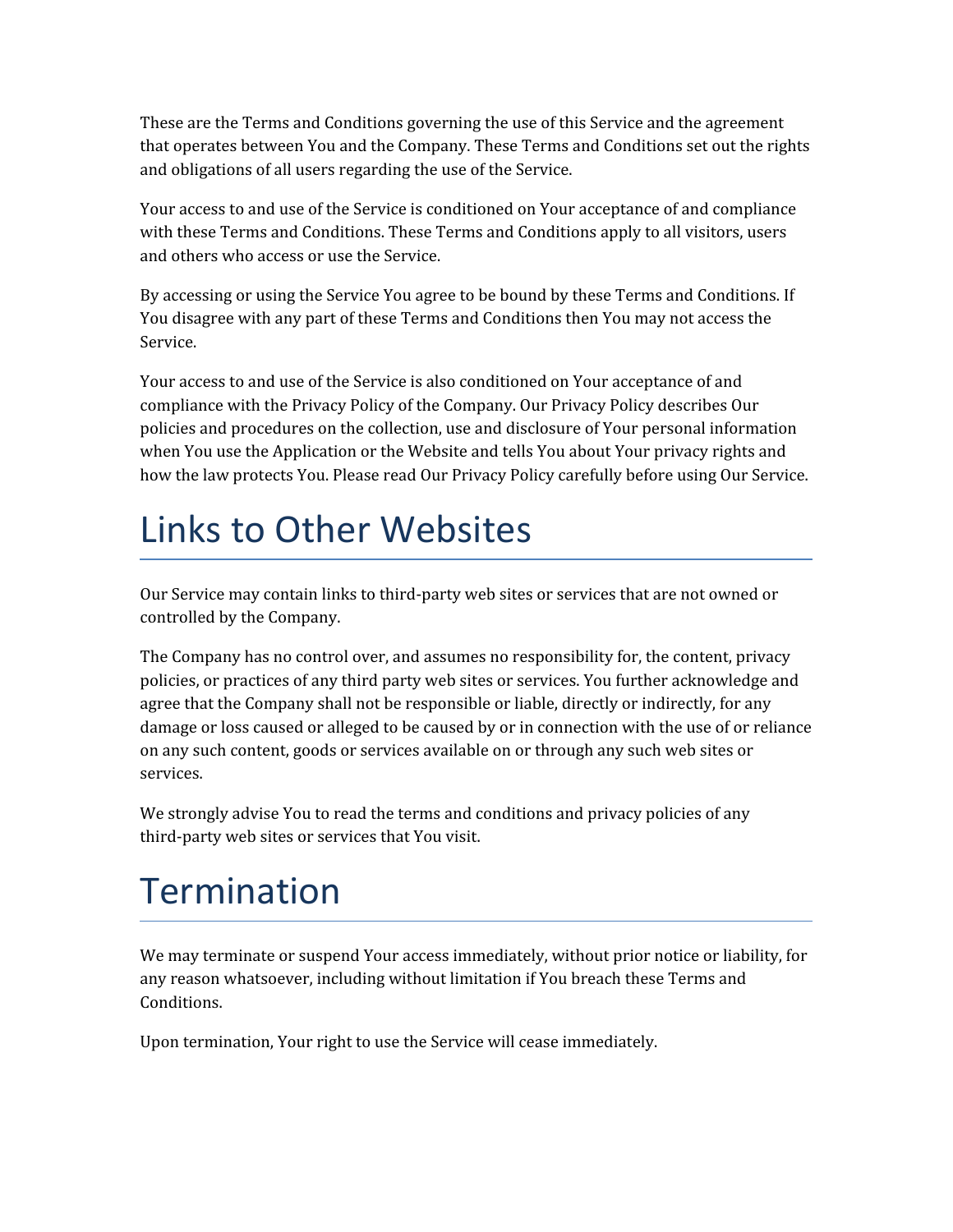# Limitation of Liability

Notwithstanding any damages that You might incur, the entire liability of the Company and any of its suppliers under any provision of this Terms and Your exclusive remedy for all of the foregoing shall be limited to the amount actually paid by You through the Service or 100 USD if You haven't purchased anything through the Service.

To the maximum extent permitted by applicable law, in no event shall the Company or its suppliers be liable for any special, incidental, indirect, or consequential damages whatsoever (including, but not limited to, damages for loss of profits, loss of data or other information, for business interruption, for personal injury, loss of privacy arising out of or in any way related to the use of or inability to use the Service, third-party software and/or third-party hardware used with the Service, or otherwise in connection with any provision of this Terms), even if the Company or any supplier has been advised of the possibility of such damages and even if the remedy fails of its essential purpose.

Some states do not allow the exclusion of implied warranties or limitation of liability for incidental or consequential damages, which means that some of the above limitations may not apply. In these states, each party's liability will be limited to the greatest extent permitted by law.

### "AS IS" and "AS AVAILABLE" Disclaimer

The Service is provided to You "AS IS" and "AS AVAILABLE" and with all faults and defects without warranty of any kind. To the maximum extent permitted under applicable law, the Company, on its own behalf and on behalf of its Affiliates and its and their respective licensors and service providers, expressly disclaims all warranties, whether express, implied, statutory or otherwise, with respect to the Service, including all implied warranties of merchantability, fitness for a particular purpose, title and non-infringement, and warranties that may arise out of course of dealing, course of performance, usage or trade practice. Without limitation to the foregoing, the Company provides no warranty or undertaking, and makes no representation of any kind that the Service will meet Your requirements, achieve any intended results, be compatible or work with any other software, applications, systems or services, operate without interruption, meet any performance or reliability standards or be error free or that any errors or defects can or will be corrected.

Without limiting the foregoing, neither the Company nor any of the company's provider makes any representation or warranty of any kind, express or implied: (i) as to the operation or availability of the Service, or the information, content, and materials or products included thereon; (ii) that the Service will be uninterrupted or error-free; (iii) as to the accuracy, reliability, or currency of any information or content provided through the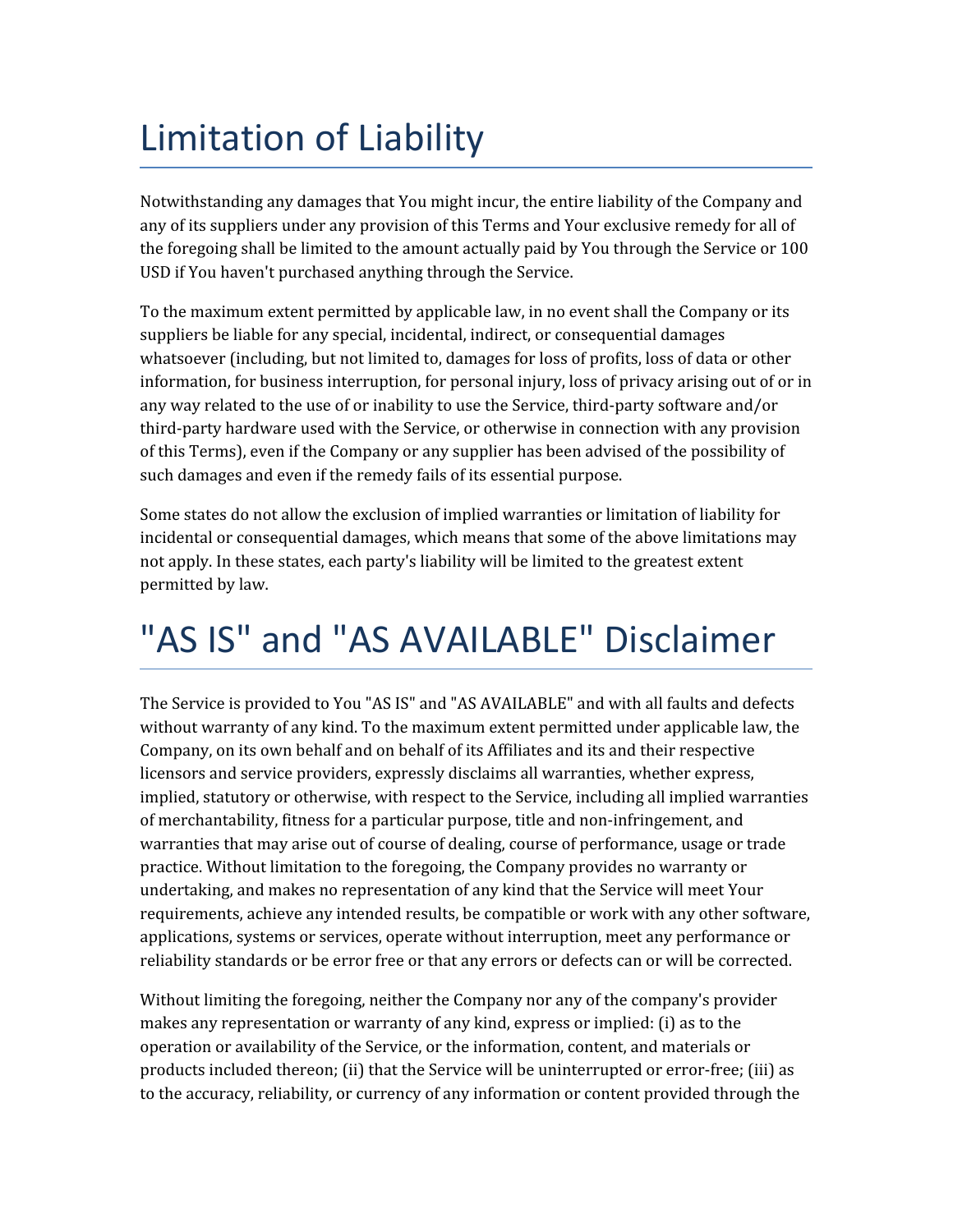Service; or (iv) that the Service, its servers, the content, or e-mails sent from or on behalf of the Company are free of viruses, scripts, trojan horses, worms, malware, timebombs or other harmful components.

Some jurisdictions do not allow the exclusion of certain types of warranties or limitations on applicable statutory rights of a consumer, so some or all of the above exclusions and limitations may not apply to You. But in such a case the exclusions and limitations set forth in this section shall be applied to the greatest extent enforceable under applicable law.

### Governing Law

The laws of the Country, excluding its conflicts of law rules, shall govern this Terms and Your use of the Service. Your use of the Application may also be subject to other local, state, national, or international laws.

## Disputes Resolution

If You have any concern or dispute about the Service, You agree to first try to resolve the dispute informally by contacting the Company.

# For European Union (EU) Users

If You are a European Union consumer, you will benefit from any mandatory provisions of the law of the country in which you are resident in.

# United States Legal Compliance

You represent and warrant that (i) You are not located in a country that is subject to the United States government embargo, or that has been designated by the United States government as a "terrorist supporting" country, and (ii) You are not listed on any United States government list of prohibited or restricted parties.

# Severability and Waiver

#### **Severability**

If any provision of these Terms is held to be unenforceable or invalid, such provision will be changed and interpreted to accomplish the objectives of such provision to the greatest